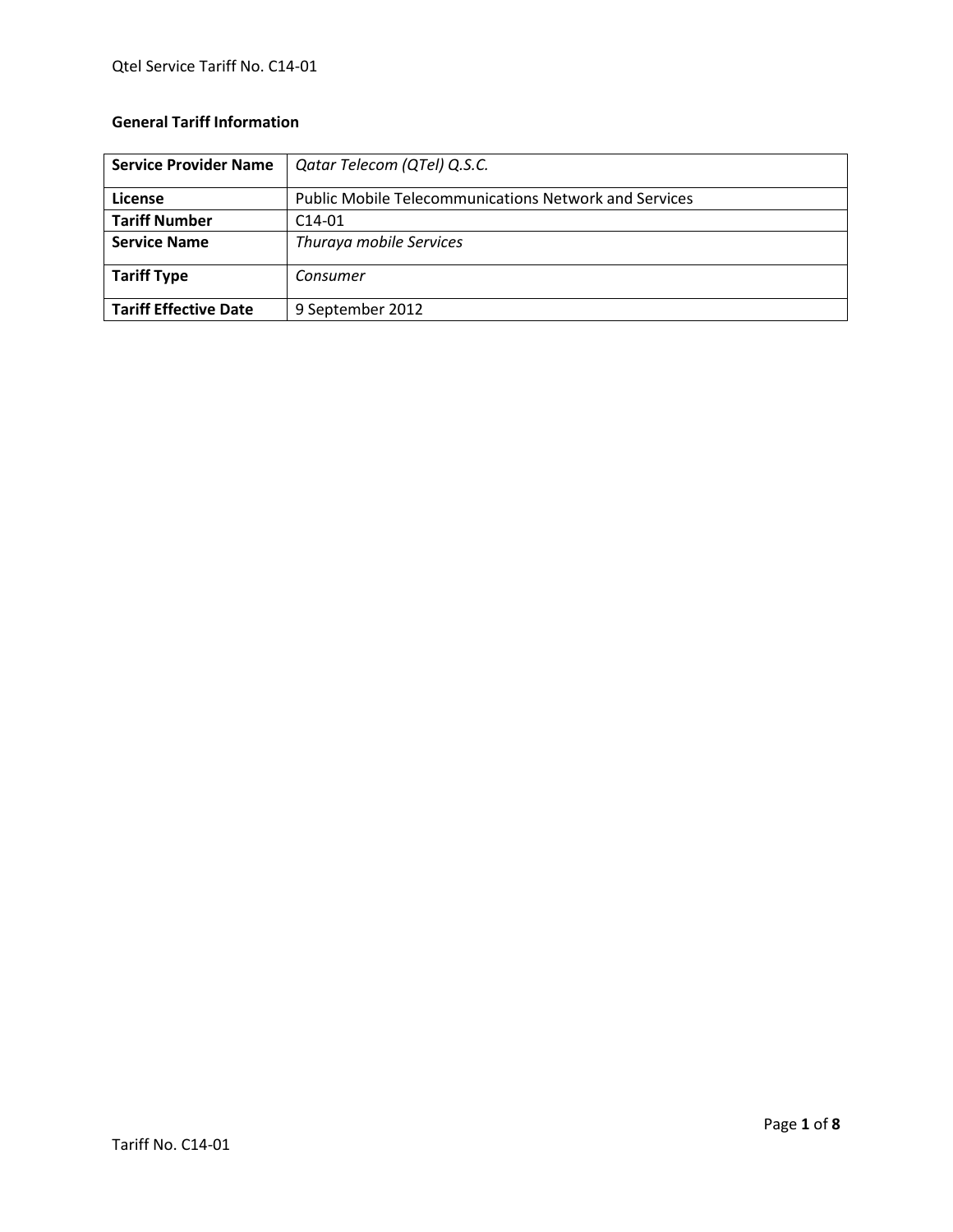# **1. Definitions**

- **1.1.** Qtel: Qatar Telecom (Q.S.C)
- **1.2.** Subscriber –The person or entity that enters into an agreement with Qtel to receive and pay for Service.
- **1.3.** Thuraya– means the Thuraya Satellite Telecommunications Company
- **1.4.** User The natural person who actually uses the service.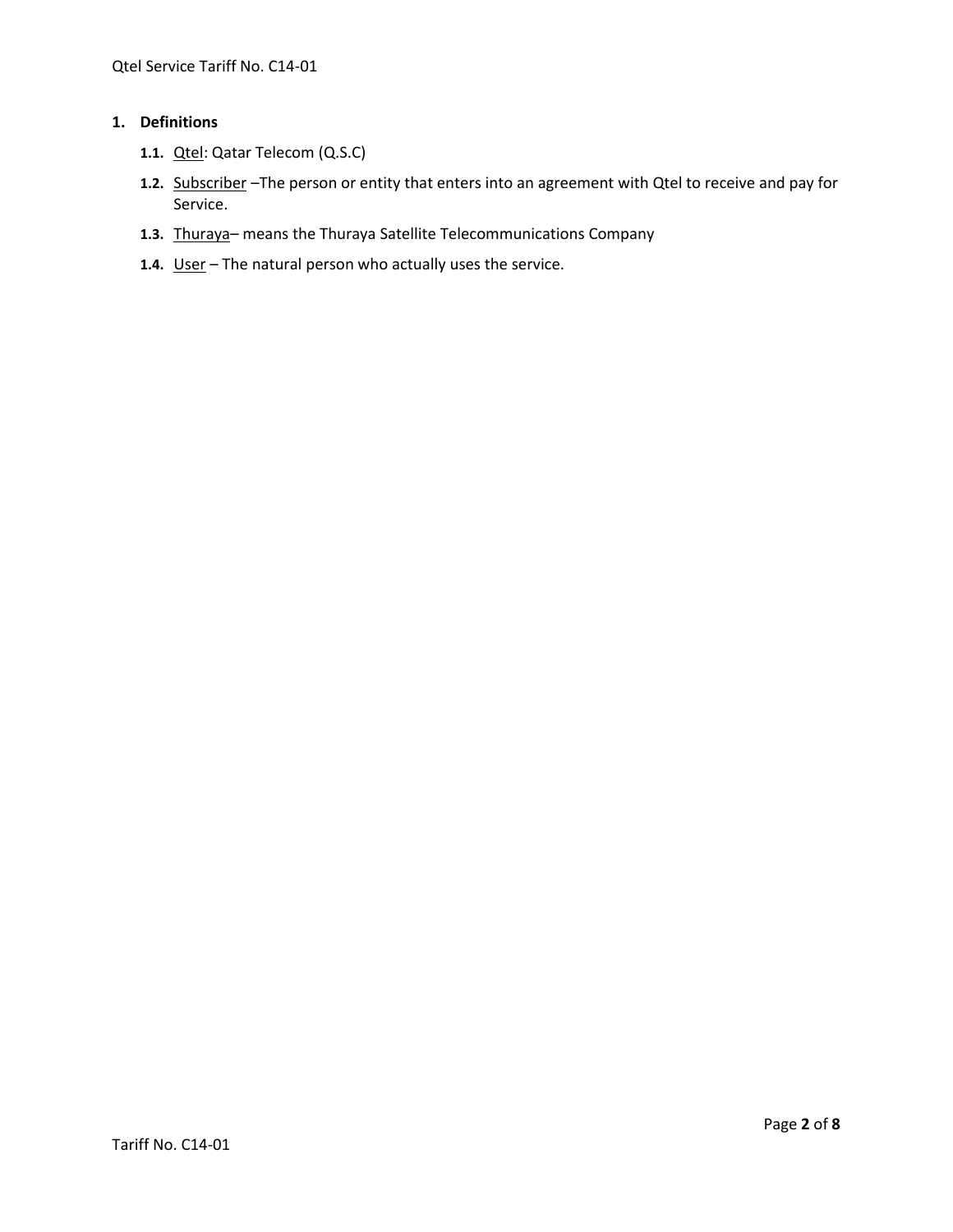# **2. Tariff Terms and Conditions**

- **2.1.** This Tariff is for a permanent standard service.
- **2.2.** This tariff contains charges and conditions applicable to the provision of Thuraya mobile service.
- **2.3.** These terms and conditions are in addition to the terms and conditions specified in other tariffs and Qtel General Terms and Conditions where referenced.
- **2.4.** From time to time, and subject to ictQATAR approval, Qtel may publish promotions andreadjustments on its webpage or by other means. Such promotions and readjustments willautomatically modify this tariff as specified by Qtel as of the date Qtel publishes such promotions or readjustments

## **3. Service Description:**

- **3.1.** The Thuraya service enables customers to make and receive national and international calls. The handset enables use of the Thuraya network (Satellite) and the Qtel GSM network. The Thurayasystem provides coverage in areas that are not covered by the GSM network.
- **3.2. Service duration**: The minimum contractual period for the Thuraya Service is 3 months.

## **4. Features**

**4.1.** N/A

#### **5. Charge Rates**

**5.1. Postpaid Price Plan:**

| <b>Service</b>                | Fees (QAR) |
|-------------------------------|------------|
|                               |            |
| Connection fees and SIM Card  | 110        |
| (connection fee)              |            |
| RentalFee (monthlyfee)        | 61         |
| SIM Replacement (one-off fee) | 44         |
| Change of Ownership (one-off  | 110        |
| fee)                          |            |
| Subscriber number change fee  | 110        |
| (one-off fee)                 |            |

#### **5.2. Prepaid Price Plan:**

| <b>Service</b>                                                      | Fees (QR) |
|---------------------------------------------------------------------|-----------|
| Prepaid SUPER: Connection fees<br>and SIM Card (one year validity)* | 200       |
| SIM Replacement (one-off fee)                                       | 44        |
| Scratch Card (one-off fee)                                          | 75        |

\* Upon connection on the prepaid plan, you are offered a 1 year validity period with an initial credit of QR35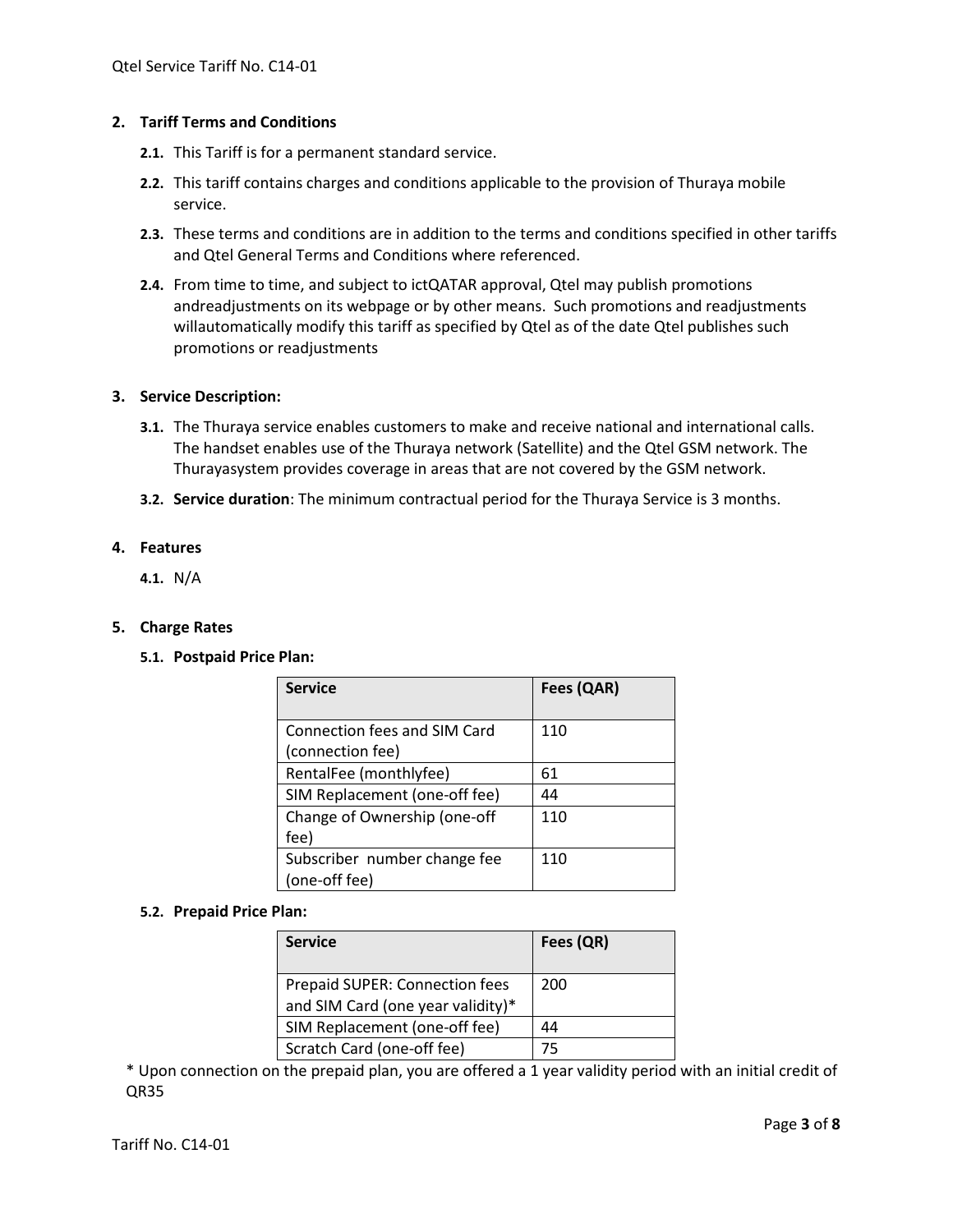# **5.3. Calling charges:**

| Call rates QR/min                          |          |         |
|--------------------------------------------|----------|---------|
|                                            | Postpaid | Prepaid |
| Thuraya to Thuraya                         | 3.25     | 3.61    |
| Thuraya to local "on and off Qtel network" | 4.89     | 5.44    |
| Local(in Qatar) to Thuraya                 | 6.00     | 6.00    |
| SMS                                        | 1.61     | 1.79    |

# **5.4. Roaming charges**

| <b>Call Type</b>                   | <b>Call Charges (QAR)</b> |
|------------------------------------|---------------------------|
| <b>Outgoing Calls</b>              |                           |
| Call to PSTN in Qatar (QAR/min)    | 5.70                      |
| Call to Mobile in Qatar (QAR/min)  | 5.70                      |
| Zone 1 (QAR/min)                   | 7.44                      |
| Zone 2 (QAR/min)                   | 10.36                     |
| Zone 3 (QAR/min)                   | 14.10                     |
| Zone 4 (QAR/min)                   | 18.80                     |
| Zone 5 (QAR/min)                   | 23.50                     |
| Zone 6 (QAR/min)                   | 54.80                     |
| Zone 7 (other Satellite) (QAR/min) | 54.80                     |
| Zone 8 (QAR/min)                   | 14.10                     |
|                                    |                           |
| <b>Incoming Calls (QAR/min)</b>    | 12.50                     |
|                                    |                           |
| SMS (QAR per SMS)                  | 2.33                      |
|                                    |                           |
| GPRS (QAR per kb)                  | 0.09                      |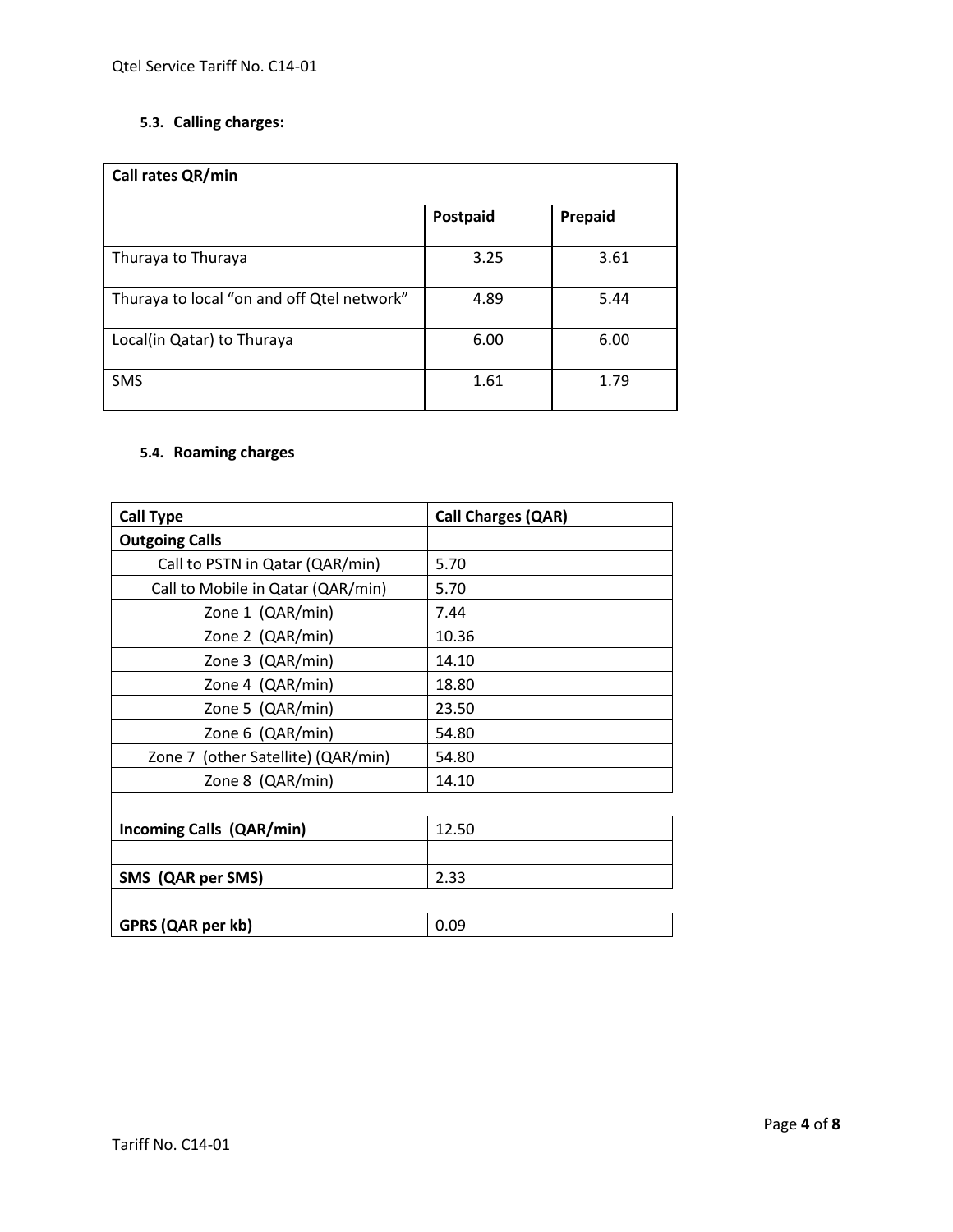| Zone 1 | Bahrain, Kuwait, Oman, Saudi Arabia, UAE                                                                                                                                                                                                                                                                                                                                                                                                                                                                                                                                                                                                                                                                                                                                                                                                                                                                                                                                                                                                                                                                                                                                                                                                                                                                                                                                                                                                                                                                                                                                                                            |
|--------|---------------------------------------------------------------------------------------------------------------------------------------------------------------------------------------------------------------------------------------------------------------------------------------------------------------------------------------------------------------------------------------------------------------------------------------------------------------------------------------------------------------------------------------------------------------------------------------------------------------------------------------------------------------------------------------------------------------------------------------------------------------------------------------------------------------------------------------------------------------------------------------------------------------------------------------------------------------------------------------------------------------------------------------------------------------------------------------------------------------------------------------------------------------------------------------------------------------------------------------------------------------------------------------------------------------------------------------------------------------------------------------------------------------------------------------------------------------------------------------------------------------------------------------------------------------------------------------------------------------------|
| Zone 2 | Bangladesh, Christmas Island, Djibouti, Ghana, Gibraltar, Iran, Iraq,<br>Jordan, Lebanon, Macau, Mauritania, Mozambique, Nepal, Pakistan,<br>Somalia, South Africa, Sudan, Syria, Vietnam, Yemen                                                                                                                                                                                                                                                                                                                                                                                                                                                                                                                                                                                                                                                                                                                                                                                                                                                                                                                                                                                                                                                                                                                                                                                                                                                                                                                                                                                                                    |
| Zone 3 | Afghanistan, Algeria, Canary, Island, China, Cyprus, Fiji, Finland,<br>Germany, Hong Kong, Indonesia, IsloMan, Jersey, Libya, Liechtenstein,<br>Mauritius, Netherlands, Niue land, San Marino, Seychelles, Singapore,<br>Solomon Islands, South Korea, Sweden, Thailand, UK, Uruguay,<br>Vatican                                                                                                                                                                                                                                                                                                                                                                                                                                                                                                                                                                                                                                                                                                                                                                                                                                                                                                                                                                                                                                                                                                                                                                                                                                                                                                                    |
| Zone 4 | Albania, Andorra, Angola, Anguilla, Antigua and arbuda, Argentina,<br>Armenia, Aruba, Ascension, Austria, Barbados, Belize, Benin, Bermuda,<br>Bhutan, Bolivia, Botswana, Brazil, Brunei Darussal, Burkina Faso, Burma,<br>Burundi, Cambodia, Cameroon, Cayman island, Central African Republic,<br>Chad, Chilli, Cocos (Keeling) Islands, Colombia, Comoros, Congo, Cook<br>Islands, Costa Rica, Croatia, Denmark, Diego Garcia, Dominica, Dominica<br>Republic, Egypt, Eire, Elsalvador, Equatorial Guinea, Eritrea, Estonia,<br>Ethiopia, Falkland Islands, Faroe Islands, Federated States of Micronesia,<br>Gabon, Gambia, Georgia Republic, Greece, Greenland, Grenada,<br>Guadeloupe (French), Guam (USA), Guinea, Guinea Bissau, Haiti, Honduras,<br>Hungary, Iceland, India, Jamaica, Kampuchea, Kazakhstan, Kiribati, Korea<br>North, Laos, Natvia, Lesotho, Liberia, Luxembourg, Macedonia, Madagascar,<br>Madeira, Malawi, Malaysia, Maldives, Mali, Marshall Islands, Martinique<br>(French), Mayotte, Mexico, Moldova, Monaco, Montserrat, Namibia,<br>Netherlands Tiles, Nicaragua, Nigeria, Norfolk Island, Palau, Papua New<br>Guinea, Paraguay, Peru, Poland, Puerto Rico, Rep. Guyana, Reunion,<br>Romania, Rwanda, Samoa US, Samoa Western, Sao Tome And Principe,<br>Senegal, Sierra Leone, Slovak Republic, Spain, St Pierre Et Miquelon, St Kitts<br>Nevis, St. Lucia, St. Vincent, St Helena, Suriname, Swaziland, Taiwan,<br>Tanzania, Togo, Tonga, Trinidad and Tobago, Tunisia, Turkey, Turks and<br>Caicos Islands, Uganda, USA, Virgin Islands, Yugoslavia, Zaire, Zambia,<br>Zimbabwe |
| Zone 5 | Australia, Australian Ext. Terr., Azerbaijan, Belgium, Bosnia, Bulgaria,<br>Canada, Cape Verde, France, French Guiana, French Polynesia, Italy, Japan,<br>Kenya, Kyrgyzstan, Malta, Marina island, Mongolia, Morocco, Nauru, New<br>Caledonia (French), New Zealand, Niger, Norway, Palestine, Panama,<br>Philippines, Portugal, Solverina, Sri Lanka, Tahiti, Tajikistan, Tuvalu,<br>Vanuatu, Venezuela, Wallis and Futuna Islands                                                                                                                                                                                                                                                                                                                                                                                                                                                                                                                                                                                                                                                                                                                                                                                                                                                                                                                                                                                                                                                                                                                                                                                 |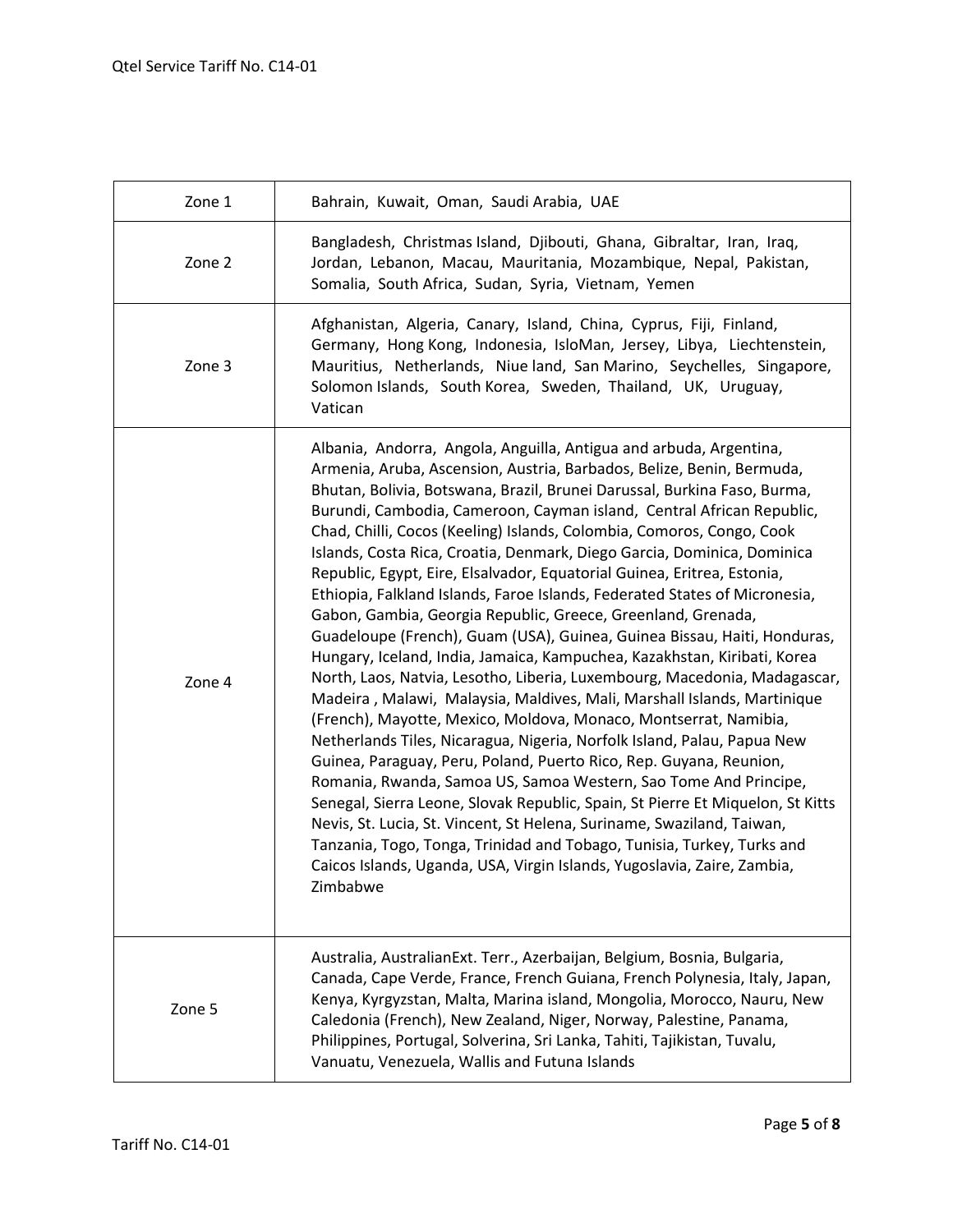| Zone 6 | Bahamas, Belarus, Cuba, Czech Republic, Ireland, Ivory Coast (Cote<br>D'Ivoire), Lithuania, Russia, Serbia and Montenegro, Turkmenistan, Ukraine |
|--------|--------------------------------------------------------------------------------------------------------------------------------------------------|
| Zone 7 | All Immarsat Zone Countries, All Iridium Zone Count5ries                                                                                         |
| Zone 8 | Thuraya                                                                                                                                          |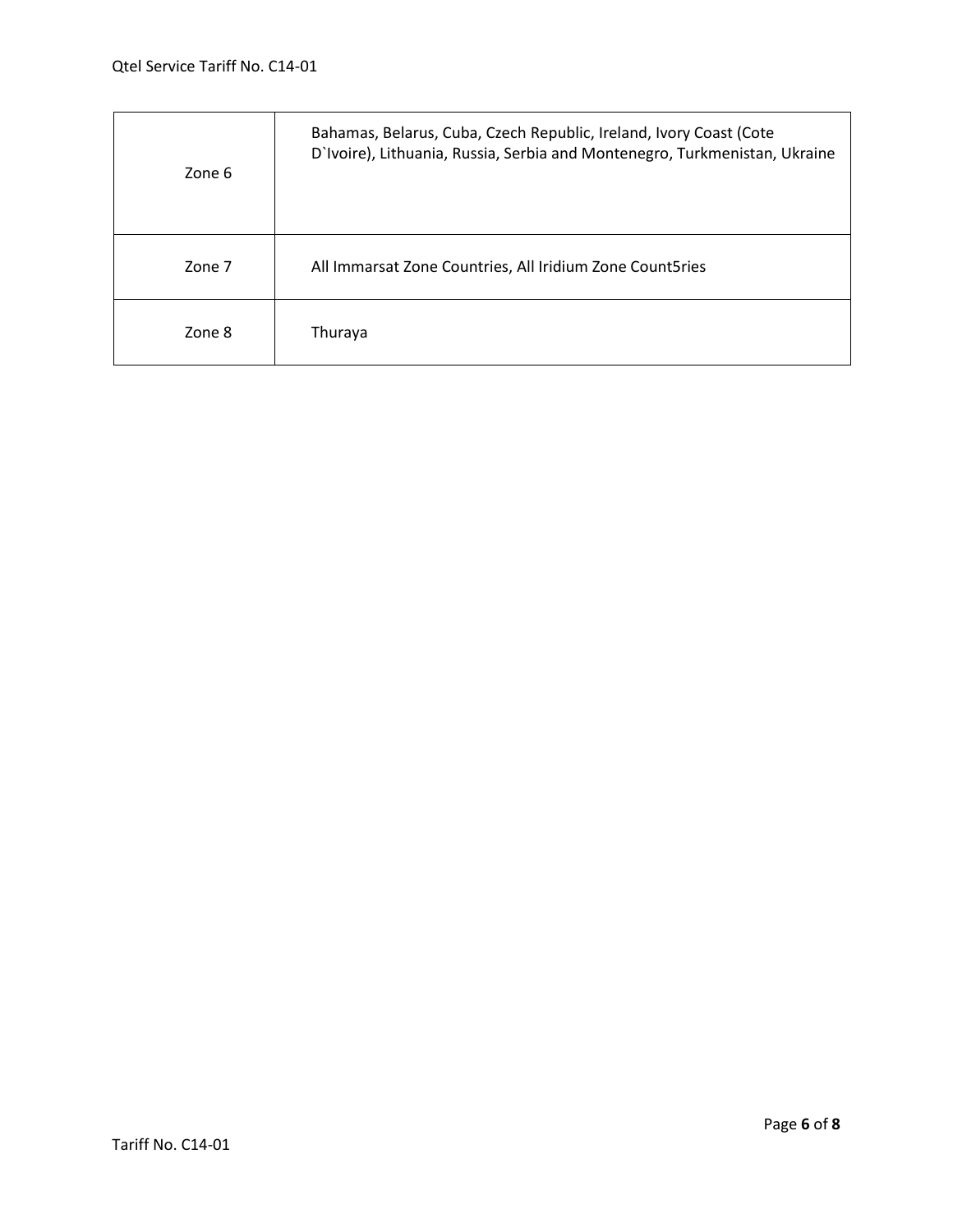# **6. Service Provider obligations**

- **6.1.** Commencement of Service: The service will commence from the time when the subscriber places their SIM Card into the device which is then registered into Qtel's mobile telecommunications network.
- **6.2.** Service Availability and Limits: Certain factors, such as network changes, traffic volume, transmission limits, service outages, technical limitations, signal strength, customer device, terrain, structures, weather, or other conditions that may arise from time to time, may interfere with actual service quality and availability.
- **6.3.** Calls may be interrupted, dropped, refused or limited. Qtel will not be liable for any service limits due to these conditions that may arise from time to time, subject to our statutory, licence and other obligations.